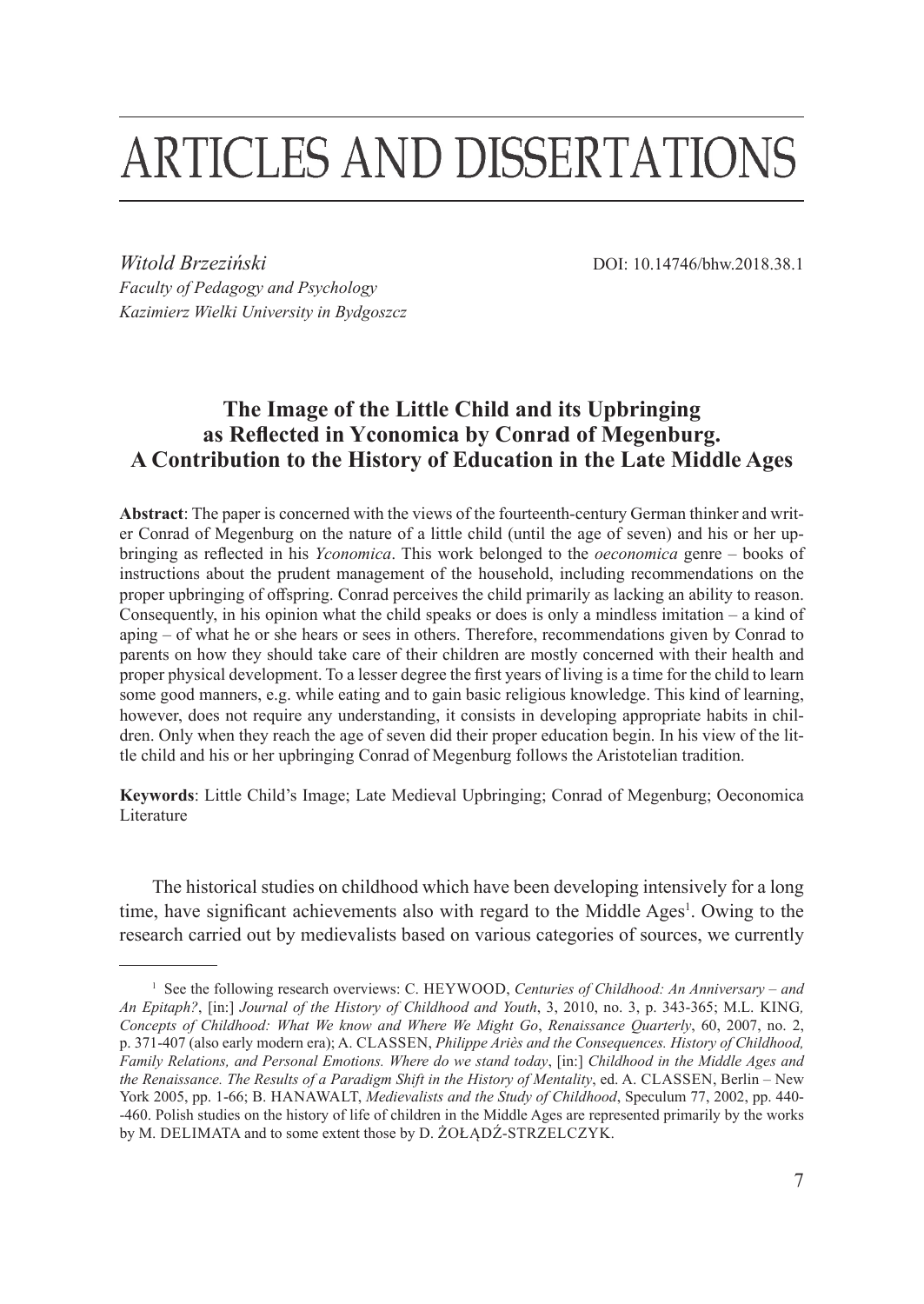have fairly abundant knowledge about the realities of life and attitudes towards children in Middle Ages. On the other hand, the state of knowledge about the image of the child and childhood prevailing in medieval culture is much more meagre<sup>2</sup>. In other words, what kind of image or rather images of the child and childhood was shared by people of the Middle Ages. The term of image, whose equivalents may be: a concept, perception, understanding or idea covers the answers that a given society, or a given social group or community, gave at a certain time and place to questions, including about who a child is, what his or her nature and needs are, what is its meaning, value and role in society. Referring to the perspective outlined by *gender studies,* one can also ask a question about the socially and culturally constructed difference between a human being at the beginning of his or her life and in later stages thereof. The problem of culturally and historically variable perception and definition of child and childhood, included in the notion of image, is also one of the main problems of studies on childhood in current times<sup>3</sup>.

The area of studies on the image of child and childhood comprises also the issue of the perception of a young child and its implications for taking care of him and his upbringing contained in the work entitled *Yconomica*<sup>4</sup> written in the fourteenth century. Its author, Conrad from Megenburg, is one of prominent figures of the scholarly culture of the late Middle Ages. He was born in the early fourteenth century to a family of the lower German gentry (the so-called ministeriales). He first attended a school in Erfurt, and then he continued his education in Paris, where he graduated and obtained a master's degree. In later years, he lectured in philosophy and theology there. Then he moved to Vienna, where he was the rector of the Saint Stephen School, and a few years later to Regensburg, where he joined the local chapter functioning at the cathedral church. There he lived until his death in 1374.

He is counted among the most prolific German writers of the 14th century. He is the author of over 30 works in which he raised problems in theology, socio-political issues, moral philosophy, and natural science (i.e. natural philosophy as understood at that time). The latter area also covers the work for which he became famous: the treatise on the nature *Buch der Natur<sup>5</sup>* written in the old German language.

<sup>&</sup>lt;sup>2</sup> For works which reconstruct the image of childhood contained in belles-lettres, see: J.A. SCHULTZ, *The Knowledge of Childhood in the German Middle Ages, 1110-1350*, Philadelphia 1999; a set of studies *Childhood in the Middle Ages and the Renaissance. The Results of a Paradigm Shift in the History of Mentality*, ed. A. Classen, Berlin – New York 2005; Ph. Gaffney, *Constructions of Childhood and Youth in Old French Narrative*, New York 2011.

<sup>&</sup>lt;sup>3</sup> See J.M. GARBULA, M. KOWALIK-OLUBIŃSKA, *Konstruowanie obrazu dzieciństwa w perspektywie psychologicznej i socjokulturowej*, Przegląd Pedagogiczny, 2012 no. 1, pp. 25-34; M.J. Kehily, *Zrozumieć dzieciństwo: wprowadzenie w kluczowe tematy i zagadnienia*, [in:] *Wprowadzenie do badań nad dzieciństwem*, ed. M.J. Kehily, transl. M. Kościelak, Kraków 2008, pp. 15-40.

<sup>4</sup> Die Werke des Konrad von Megenberg 5. Stück: *Yconomica*, (3 books), published by S. Krüger, (= Monumenta Germaniae Historica, Scriptores, Staatschriften des späteren Mittelalters 3.1-3), vol. I – III, Stuttgart 1973-1984, hereinafter cited as: *Yconomica*, with the relevant book, part and chapter specified.

<sup>5</sup> See S. Krüger, *Einleitung*, [in:] Die Werke des Konrad von Megenberg 5. Stück: *Yconomica*, (book I), vol. I, Stuttgart 1973, pp. XII-XXII.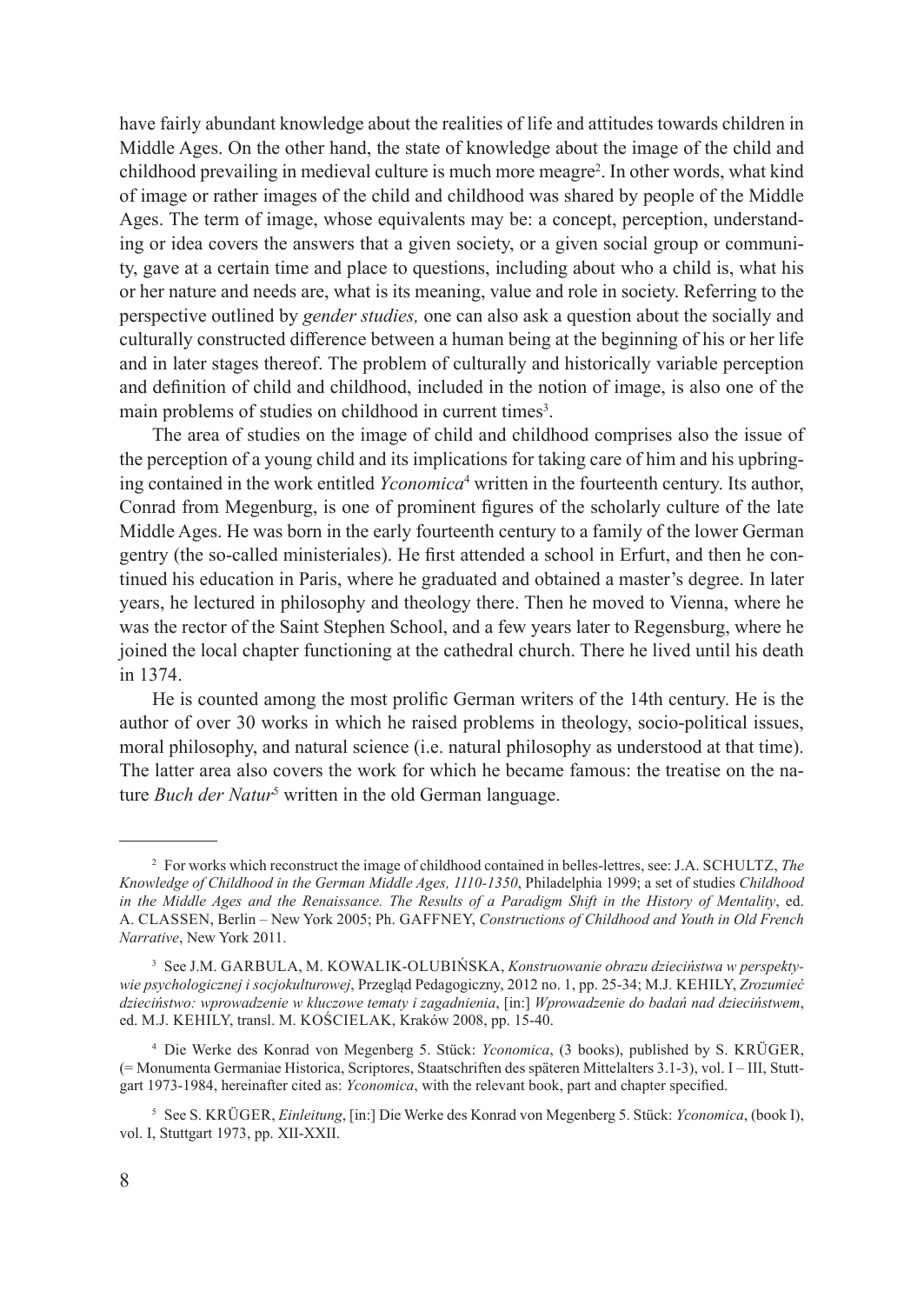*Yconomica* is one of the less known works written by Conrad. It belongs to the genre of "economic" writing related to household issues, which dates back to Greek ancient times. The discussion on this subject was reopened in the Middle Ages, predominantly from the twelfth to the fourteenth centuries. Conrad's *Yconomica* is also a result of the revival of interest in this subject<sup>6</sup>. Apart from advice on the management of household, the main purpose of "economics" was to instruct the readers on the rules of mutual living of members of the household community, in particular the relationship between husband and wife, parents and their offspring, and the master of the house and servants. The Conrad's work follows this pattern. The first of the three books of his work tackles the issue  $-$  as the title suggests – "of the management of ordinary people's households" (*de regimine domestico popularium hominum*). The second part of this book is dedicated to the relationship between parents and children (*de communicacione prolificativa, scilicet parentum ad filios et eciam econtra*) which is the subject of my scholarly interest. It contains also recommendations addressed to parents about the care and upbringing of the child, which will be used by me to reconstruct the way Conrad perceived the child's person and his or her education.

What is a human being, according to Conrad's views, in the first period of life? For Conrad, the first stage of human life, from one's birth till the age of 7 years, is the period referred to as *infantia* or the age of infancy. While performing the etymological analysis of this term, he explains that this stage: "is called the age of infancy, derived from the words "no" and "say" as the child does not speak at the time" (*et dicitur etas infantilis, ab in quod est non, et for faris, quasi tunc puer nesciens fari*) 7. He referred here to the long tradition of discussing "periods of life" and resulting division of lifetime into various stages and characteristics given to them, dating back to the beginnings of antiquity and then continued through the Middle Ages<sup>8</sup>. For example, respective explanations we find in *Etymologiarum sive originum libri viginti* written in the early Middle Ages by Isidore of Seville, who explains that a human in the first period of life: "is called *infans* because he does not speak, that is he cannot speak" (*Dictus autem infans quia adhuc fari nescit, id est loqui non potest*). And, as he further explains: "For as long as the teeth are not yet well grown, the speech is not quite articulate" (*Nondum enim bene ordinatis dentibus minus est*  sermonis expressio)<sup>9</sup>. This way of defining the first period of human life as a period of infancy, which is the result of either lack of speech or clumsiness in speaking resulting from a particular stage of development of teeth, was later adopted and disseminated by ency-

<sup>6</sup> This type of studies and the mannee how it developed is discussed in: I. Richarz, *Oikos, Haus und Haushalt. Ursprung und Geschichte der Haushaltsökonomik*, Göttingen 1991, the work of Conrad of Megenburg is discussed on pp. 52- 57.

<sup>7</sup> *Yconomica*, book I/2.13, p. 88*:* the cited fragments of Yconomica are translated by me.

<sup>&</sup>lt;sup>8</sup> See for example J.A. BURROWS, *The Ages of Man: A Study in Medieval Writing and Thought*, Oxford 1986, passim; E. Sears, *The Ages of Man: Medieval Interpretations of the Life Cycle*, Princetown – New York 1986.

<sup>&</sup>lt;sup>9</sup> Isidori Hispalensis episcopi Etymilogiarum sive originum Librii XX, ed. W.M. LINDSAY, Oxford 1911, book XI/2.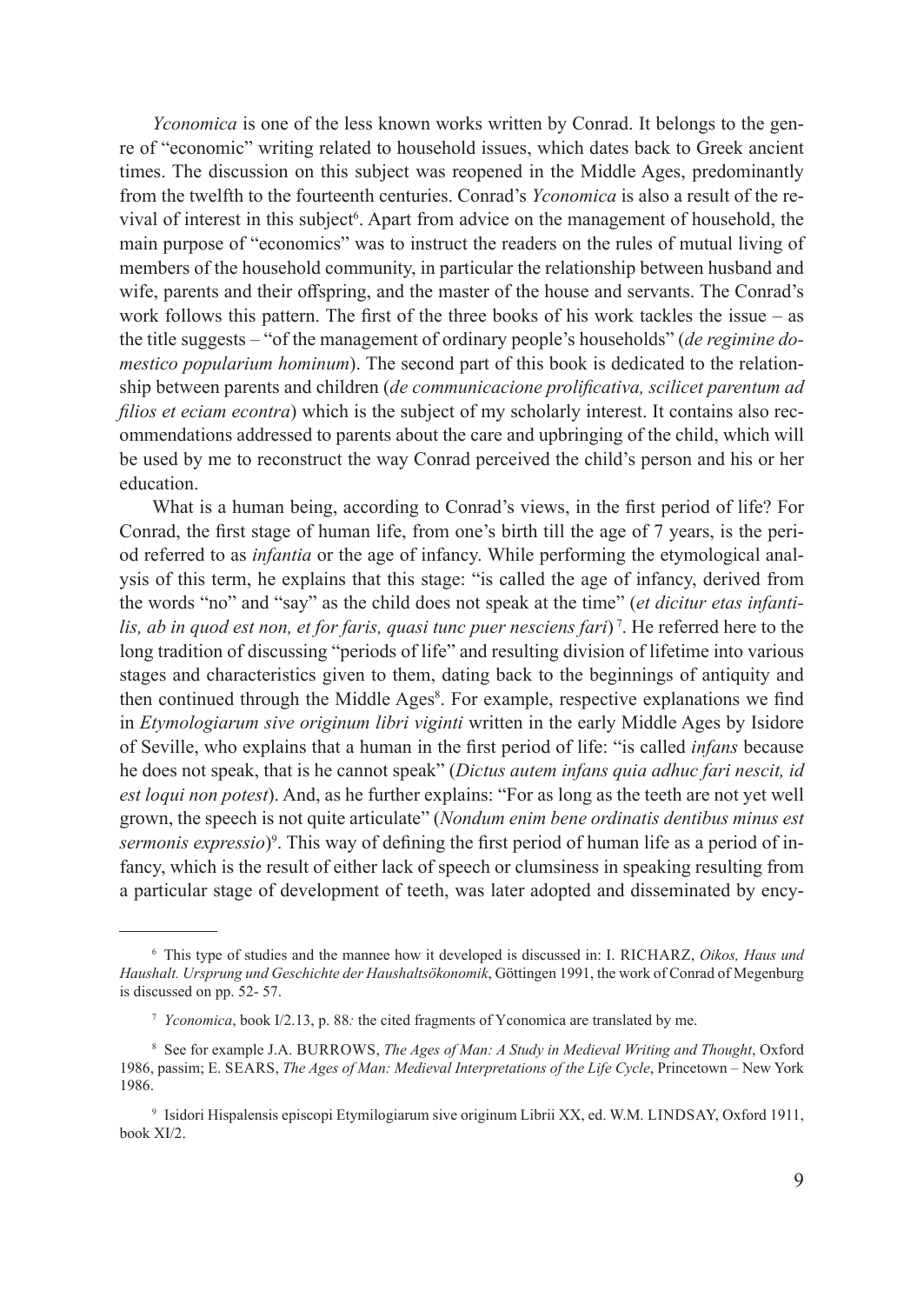clopaedists: Rabanus Maurus who lived in the ninth century, or those closer to the times of Conrad, like Vincent of Beauvais and Bartholomeus Anglicus representing the 13th century10. However, unlike them, Conrad associates the child's infancy with another feature of the child's nature. As he explains:

It is not that [a little child] can say anything, but that what he says is imitation and done by mere mimicking without the slightest understanding. For this reason, young children speak and act more habitually, like monkeys, and when they see anything people do, they want to imitate them.

(*Non quia nihil possit loqui, sed quia quod loquitur, symeale est ac imitativum, minutissima luce racionis concurrente. Qua de causa fit, ut infantes plus consuetudine loquantur et operentur, quia symea quicquid ab hominibus operariri videt, imitari desiderat*) 11.

As an example of such a mindless imitation, he quotes a story that allegedly happened in Nuremberg during the reign of Emperor Louis IV. According to the story, a little child (*infans*), having seen his father slaughtering lambs, once grabbed a knife and, considering it a play, cut the throat of his companion. Then he said: 'this is the way ... my father used to slaughter lambs' (*Sic ... pater meus agnos mactare consuevit*)12.

So the key trait, by which Conrad defines the period of early childhood, and from which the name of the period derives, is not so much the lack of speech ability as such, but the lack of reasoning ability, making it impossible to grasp the essence of what these children see or hear. He writes about this directly, saying that "the first stage of life shows little understanding" (*prior etas parve indicatur discrecionis*)or that in children "neither discernment in them is such that they can understand well the sense of a given issue" (*nec discrecio est tanta in ipsis, ut veritatem cuiuslibet rei sciant apprehendere bene*). This is also illustrated by another example, stating that each man with a hairless top of his head is taken by children for a priest. In this regard, he also warns that one should not always believe their statements $13$ .

He also points to other manifestations of lack of reasonableness in their behaviour, at the same time cautioning parents about the matter. Whatever is being done or said at home, which would be better kept secret, should be kept hidden from children. This is so because when little children hear or see anything, they are prone to pass it on to others. They love to talk about what they see or hear. This inclination encourages them not only to reveal secrets, but also frees them to try to learn them so they can talk about them later. This ten-

<sup>&</sup>lt;sup>10</sup> See K. ARNOLD, *Kind und Gesellschaft in Mitterlater und Renaissance*, Paderborn – München 1980, pp. 18-19. For studies on Vincent of Beauvais in Polish, see: A. FIJAŁKOWSKI, Puer eruditus. Idee edukacyj*ne Wincentego z Beauvais* (ok. 1194-1264), Warszawa 2001.

<sup>11</sup> *Yconomica*, book I/2 c. 13, p. 88.

<sup>12</sup> Ibidem.

<sup>13</sup> Ibidem, pp. 88-89.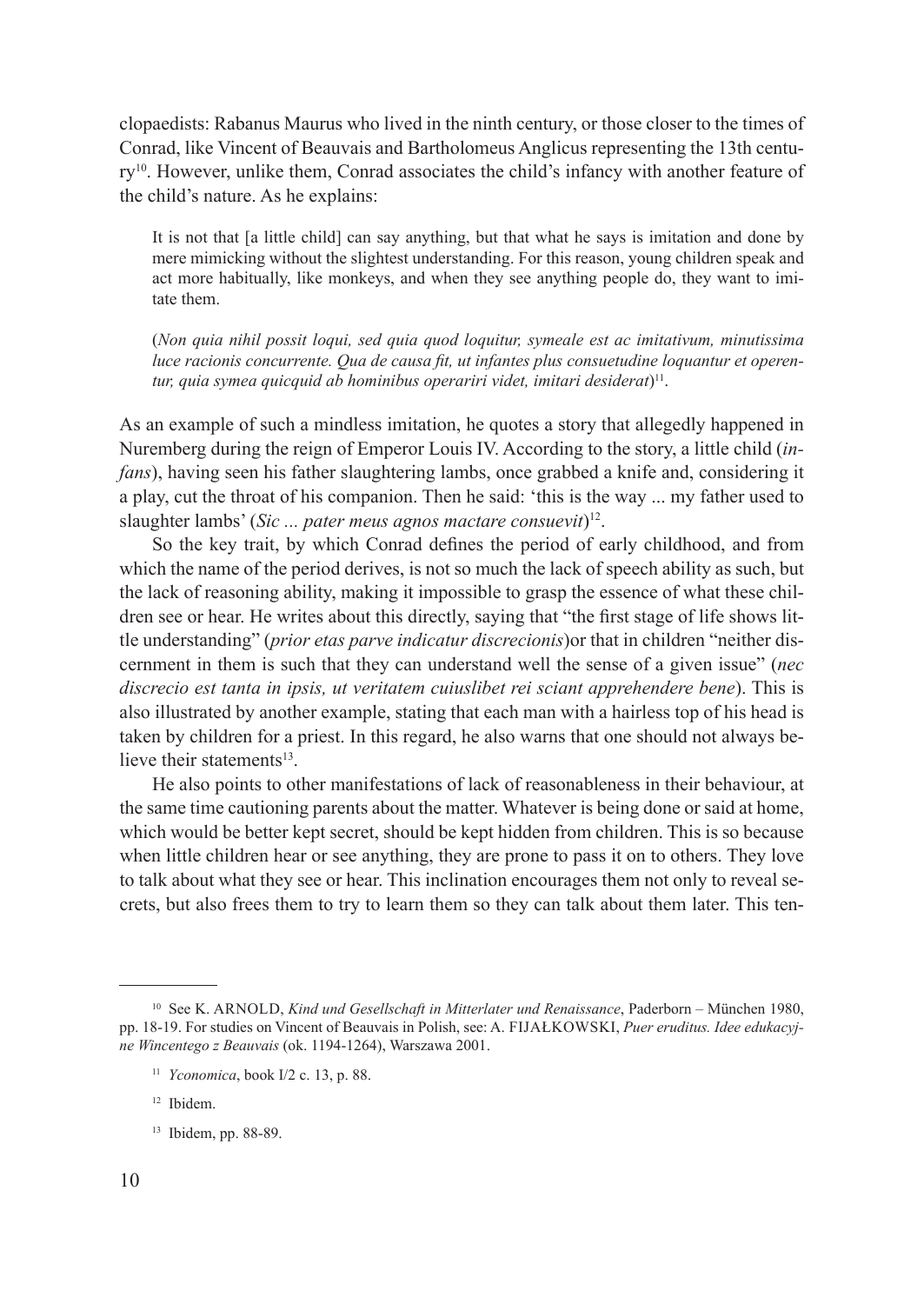dency also leads to a situation that, when asked about something, they often make up the answer without knowing it to please the one who asks a question $14$ .

So, what efforts of child's parents towards the little child were suggested by Conrad according to his views on the nature of a little child? The vast majority of advice formulated by him regards the parents' care about health and proper physical development of their child. In fact, this care should be basically in place even before the child's conception, because some of his remarks concern the physical condition of husbands, the right time, and the position in which they should have intercourse with their wives to produce healthy offspring, especially male<sup>15</sup>. He also gives instructions on how a prospective mother should behave and take care of herself during pregnancy. For the good of a child, for example, she should show restraint in wine consumption<sup>16</sup>, avoid excessive effort, sudden jumps during dancing or bumps while driving a carriage. Otherwise, it would result in a premature delivery, the birth of a child with physical defects or susceptible to numerous diseases. Apart from these recommendations we are familiar of nowadays, which are obviously right, we also meet other ones, like an advice for a pregnant woman to look at people having a shapely posture (*bene formatos homines*) during the period when the individual members of her child's body are formed , or to watch paintings hung over her bed showing decent people (*decentes hominum picturas*)17.

However, the greatest care is required by the child in the first period after birth, as Conrad puts it: "as long as stays in the cradle" (*quamdiu cunabilis existat*)18. The crucial role is played here by the wet-nurse – the baby's nanny and carer. As one can think, the more desirable situation in his opinion is when the mother cares about the child herself. He compares mothers who refuse to breastfeed their children to raven females of whom he writes that these, not wanting to feed their chicks, simply throw some of them out of their nests. Also, he refers to those who gives the care of his offspring to a stranger as wicked19. Nevertheless, the whole of his argument about little child feeding and caring concerns the wet-nurse, whose presence he accepts as something obvious and natural. As regards wetnurses, he makes a number of comments about how to choose a right person<sup>20</sup>, as well as many dietary recommendations for them. A wet-nurse is to avoid foods that cause bloating and such drinks as strong wine. As far as drinking wine is concerned, he first of all warns about the dangers a drunk wet-nurse may bring to a child. Being under the influence of alcohol, she can fall asleep, and during her sleep one of household animals can bite her child. The child can also fall out of her hands into the water or into the fire or be suffocat-

- <sup>15</sup> Ibidem, book I/2 c. 5, pp. 73-74.
- <sup>16</sup> Ibidem, book I/2 c. 6, p. 74.
- <sup>17</sup> Ibidem, book I/2 c. 7, pp. 76-78.
- <sup>18</sup> Ibidem, book I/2 c. 8, p. 78.
- <sup>19</sup> Ibidem, pp. 79-80.
- <sup>20</sup> Ibidem, p. 78.

<sup>14</sup> Ibidem, p. 88.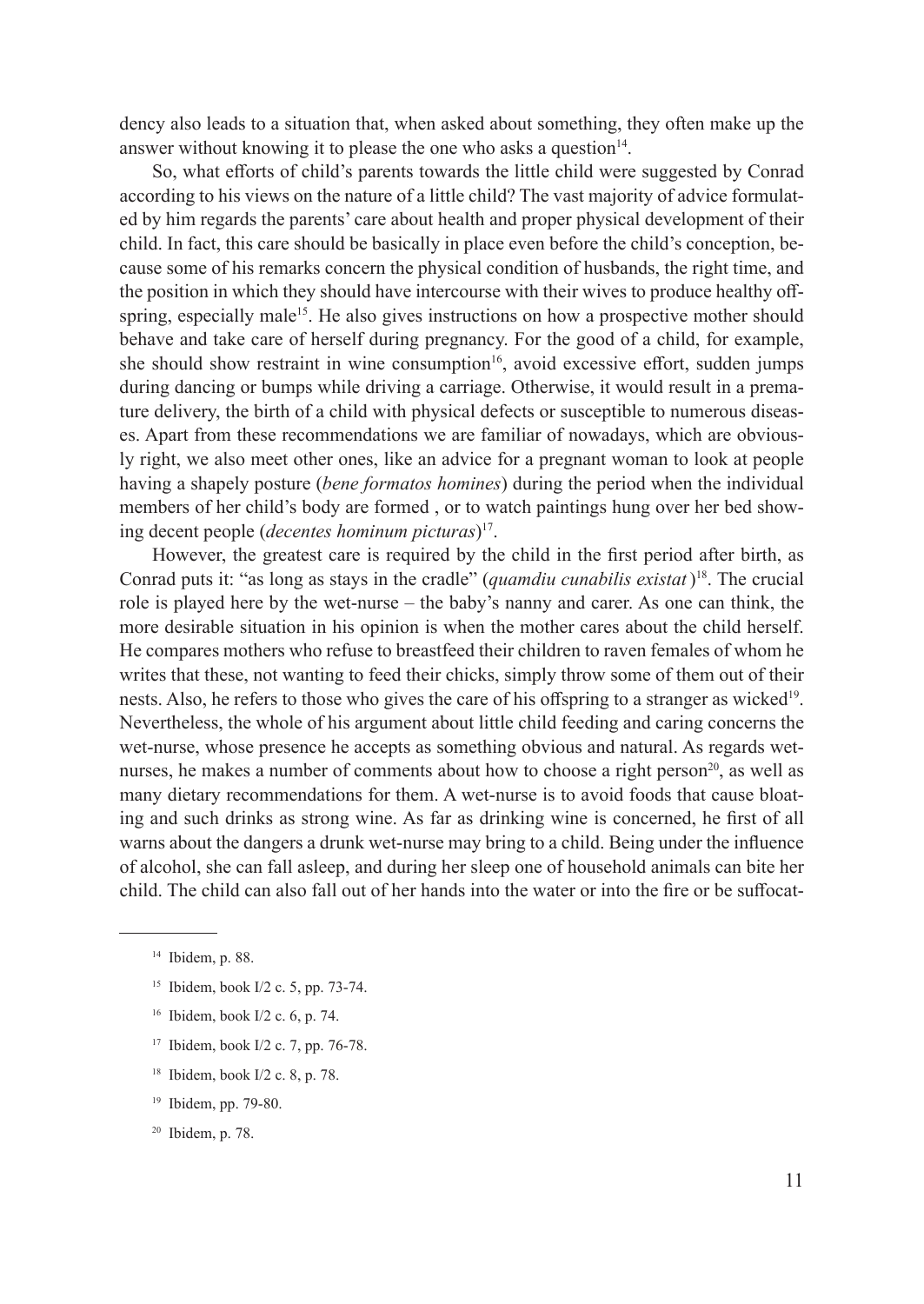ed by her in bed when the child sleeps with her. The dangers mentioned by Conrad must have often happened, because, as he emphasized, "This is the way so many little children die" (*Sic enim multi infantes perierunt*). He also points out that when under the influence of alcohol, the nurse is also more prone to debauchery, and once she gets pregnant, she loses food for breastfeeding. Because of these threats, he instructs the parents as follows: "who loves the child, does not give up looking after the wet-nurse, or providing her with proper food and drink" (*qui amat puerum, non abhorreat nutricem custodire et ipsi cibos potusque congruos amministrare*), and he further explains that the nurse, treated properly, will love the child more. He also holds that it is more reasonable to have a wet-nurse at home than to give a child outside the home, because: "the parental care nourishes the child more than the wet-nurse's breast" (*parentina diligencia oculo suo plus infantem nutriat quam sibi nutricis proficere possit peregrina papilla*)<sup>21</sup>.

As regards efforts to ensure health and proper physical development of an infant, he also provides guidance on nursing the body of the child by the wet-nurse<sup>22</sup>, and when the baby reaches the correct age, about 1.5-2 years, he or she should be weaned, Conrad teaches how to do it<sup>23</sup>, and then provides advice on how to feed the child with solid food<sup>24</sup>. As regards this stage of early childhood, he also discusses the issue of outdoor physical activity of young children. He points to the specific benefits associated with these activities to strengthen child's health and physical fitness, and also provides instructions about proper exercises $25$ .

He also mentions the right games (*decentes ludi*) a child should play at the early stage of growth. They are: playing with dolls (*pupinas tractare*), twirling wooden dolls (*sculptilia volvere*) and looking in the mirror (*speculis se ipsos intueri*). Interestingly, Conrad notes as follows on such a selection of games: "For the age of infancy admires what is insignificant and satisfies with simple things" (*Nam infancia in minimis ammiratur facilisbusque mercibus contentatur*). As he further stressed, such games have a positive effect on the child's well-being, and at the same time contribute to strengthening the body and its further correct development<sup>26</sup>.

Nowadays, children's activities have also an educational function, but this role is absent in Conrad's deliberations. This does not mean that the problem of educational influence at an early stage of life is completely absent there, so it will be further discussed herein, but the correct beginning of upbringing and education takes place, according to his views, only when the child enters the seventh year of life. As he puts it, "at the age of seven, the age of infancy is subject to learning to read and write and learning about customs"

- $22$  Ibidem, book I/2 c. 11, p. 84 et seq.
- <sup>23</sup> Ibidem, book I/2 c. 10, p. 83 et seq.
- $24$  Ibidem, book I/2 c. 12, p. 86 et seq.
- <sup>25</sup> Ibidem, book I/2 c. 14, pp. 89-90.

<sup>21</sup> Ibidem, book I/2 c. 9, pp. 80-82.

<sup>26</sup> Ibidem.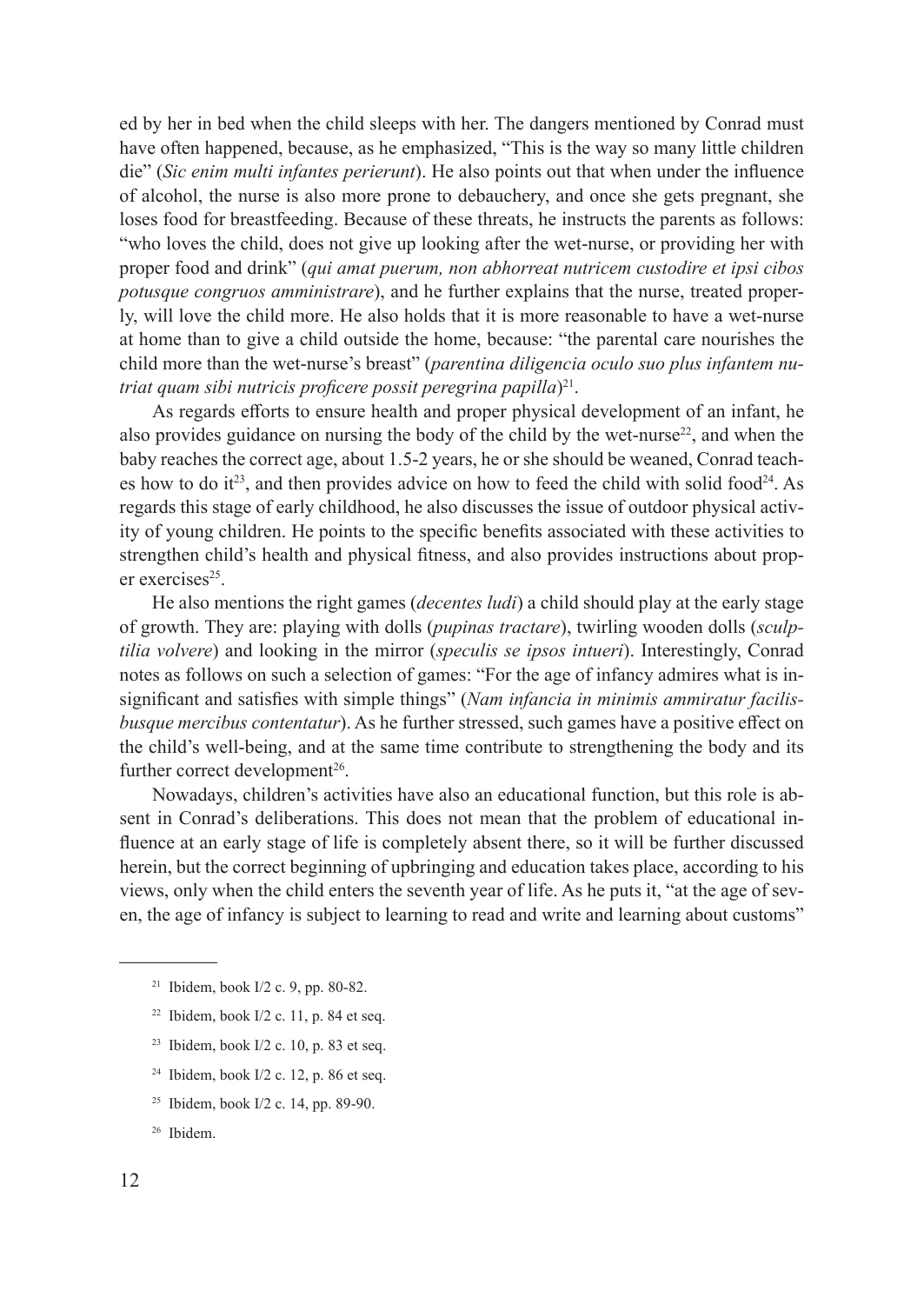(*Septennis autem infancia iam apta est litteris et morum informacioni*) 27 . This entails the acquisition of reasoning skills that were not possessed earlier. Interestingly, the child also acquires sex identity: "At the age of 7, childhood becomes either male or female" (*Est ergo septennis infancia aut masculina aut feminina*) 28. From now on, the pattern of parental care previously common to both sexes, is subject to differentiation, whether it is girls or boys. In the case of the latter, it is subject to further differentiation depending on whether the boy is to be destined for a clerical or secular career. In turn, if the child is to lead the life of a lay person, then the direction of his education should be consistent with the character of the inherited patrimony (*secundum finem possessionis paterne*). A son of a knight is to be raised differently than a son of a merchant<sup>29</sup>. However, the actual preparation for the future occupation and the way of life typical of the one's social status took place during the next seven years, related to the stage of life called *adolescentia*, lasting from the age of 14 to 21. This was connected with the fact that, as Conrad explains himself, "then the light of reason begins to develop fully, and also physical fitness grows" (*quoniam et tunc vigere incipit lumen racionis et virtus corporea firmius roborari*)30.

 Nevertheless, as already indicated, the life of a child in the age of infancy is not completely free from influences to shape the child's character and behaviour. According to Conrad's statement, it can be assumed that the child is subjected to them almost immediately after birth. Summarizing the scope of education in individual stages of human life, he pointed out in relation to the first seven years that "the first seven years of life is the time of feeding and teaching 'milk habits' and the mother language" (*primum septennium lactiferis moribus nutritur et materna lingua instruitur*) 31. These milk habits are, as it seems, the habits that the child acquires together with milk. The author refers here to the belief shared in the past that milk serves the child not only as food, but also conveys traits of the person feeding the child. Therefore, when choosing their wet-nurse, parents were to pay attention not only to her physical conditions, but also to her character, and in particular they were warned about feeding the children with milk of animal origin<sup>32</sup>. Conrad does not discuss the issue of risks related to breastfeeding by a nurse in more detail, but when it comes to learning the language, he makes an interesting recommendation that during the period after weaning, the child be accompanied by a girl aged 8 or 9 or even older, "who would entertain the little child and with its talkative character would fertilize the speech of the baby" (*que diversis ludis infantem alliciat et suis loquacitatibus linquam infantis con-*

- <sup>27</sup> Ibidem, book I/2 c. 13, p. 89.
- <sup>28</sup> Ibidem, book I/2 c. 15, p. 90.
- <sup>29</sup> Ibidem, book I/2 c. 15, p. 91.
- <sup>30</sup> Ibidem, book I/2 c. 17, p. 95.
- <sup>31</sup> Ibidem; the verb *nutrire* means both to feed and to bring up.

<sup>32</sup> Ph. GAVITT, *Breastfeeding and Wet-Nursing*, [in:] Women and Gender in Medieval Europe. An Ency*clopedia*, ed. M. SCHAUSS, New York – London 2006, pp. 93-94.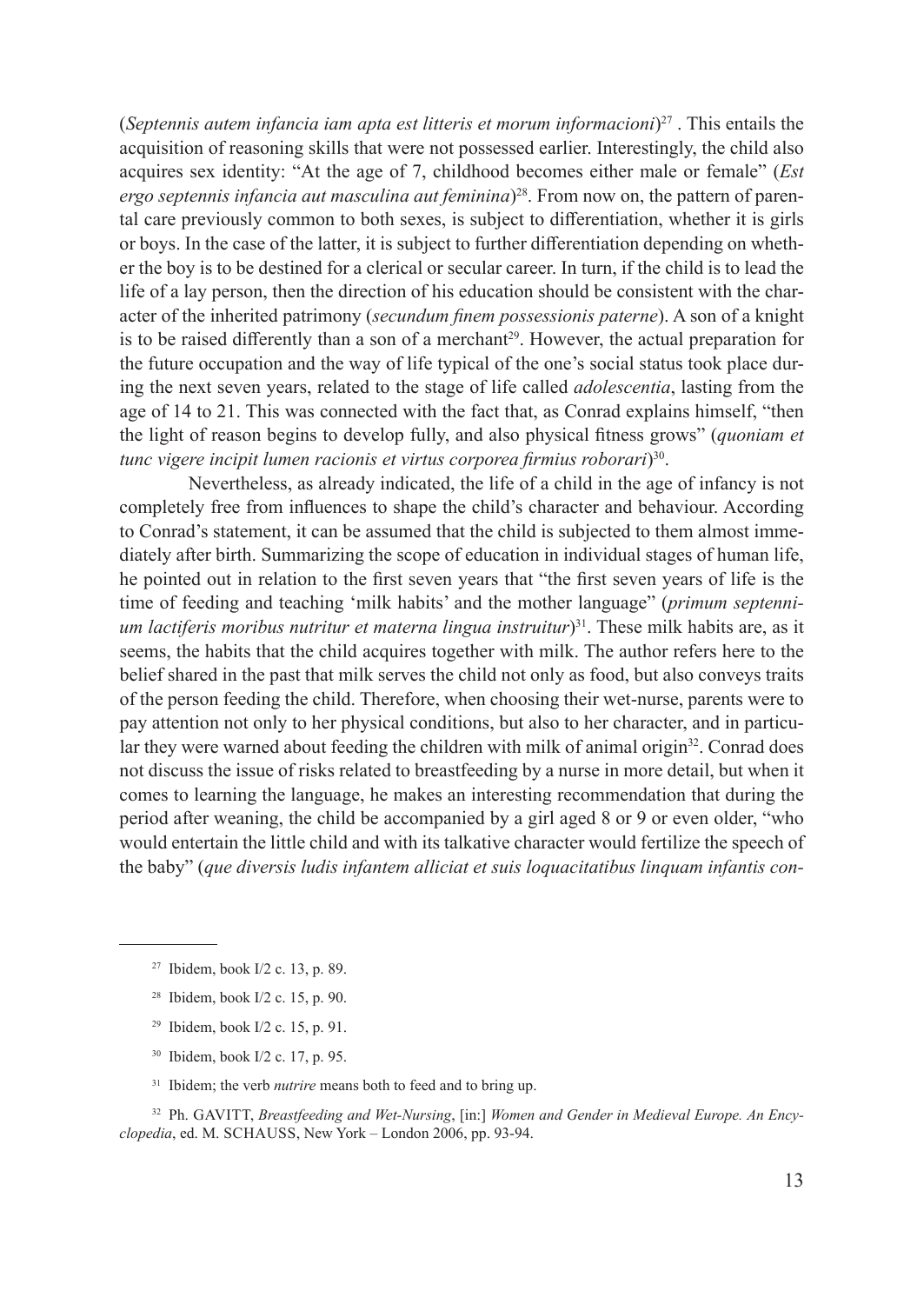*tinue fecundet*), at the same time providing assistance to the nurse when busy with other matters<sup>33</sup>.

The transition of an infant to solid food, when he or she can eat on their own, is also the time to learn proper behaviour while eating. According to Conrad, children should not yet eat their meals at the father's table, as due to *discretione carentes* ("in the absence of reason") they cannot behave properly. Nevertheless, they should be already taught habits of proper behaviour. In this regard, he also recommends: "let the rod of discipline be ready over the head of the wet-nurse to teach the children with appropriate severity" (*Et virga disciplinaris super capite nutricis in pariete sedeat, que pueros decenti rigore magistret*) 34. Similarly, with regard to the children's habit of making up and telling lies, he advises: "and for their habit of false and ugly talkativeness they are to be punished with rods" (*et pro loquacitatibus suis falsis turpibusque sunt virgis corrigendi*) 35.

Apart from these activities, which primarily boil down to teaching the child correct habits, Conrad also recommends at this stage of the child's life to start teaching the basics of faith. He addresses this issue in the third book of his work, dedicated to the monarch's home and in relation to the education of the sons of the ruler, but as he states himself, sons of princes, and above all, of the emperor, like all people (*sicut et omnes homines*) should be taught from early childhood that they habitually adhere to the faith $36$ . He recommends that the child learn the basic prayers: I believe in God (*symbolum apostolicum*), Our Father (*oratio dominica*) and Hail Mary (*salutatio angelica*) and another ones in the course of growth of the child. What is interesting here is the way Conrad argues that children at this age are already ready for religious education. As he notes, a child's mind still simply accepts simple statements without a thorough inquiry. As he emphasizes: "They do not ask why it is so or how it can become, but when instructed so, they accept it immediately" (*Non enim querunt, quare hoc est vel quomodo fieri potest, sed mox docentis monicionibus acqiescunt*). And the essence of faith is, as he explains by referring to the Apostle Paul's letter to the Hebrews (Hebrews 11:1), just accepting as something certain things we do not see yet, what will come, and what cannot be explained by pure reason of reason. This notion of faith suggests also that the childhood is suitable to teach the faith, "because then the human mind in simple children simply accepts what they are taught about without undue inquiry" (*cum adhuc humana mens in pueris simplicibus consenciat simpliciter assercionibus sine scrupulis inquisicionum*)<sup>37</sup>. The inability of reasoning, which occurs at this stage of human life, is therefore not an obstacle, nor is this ability required to teach the child the basis of faith.

Summing up the presented Conrad's views, it should be noted that he perceives the person of an infant primarily through the lack of the ability to reason. In contrast to other

- <sup>34</sup> Ibidem, book I/2 c. 12, p. 87.
- <sup>35</sup> Ibidem, book I/2 c. 13, p. 89.
- <sup>36</sup> Ibidem, book II/4 c. 2, pp. 166-167.
- <sup>37</sup> Ibidem, book II/4 c. 2, pp. 167-168.

<sup>33</sup> Ibidem, book I/2 c. 10, p. 83.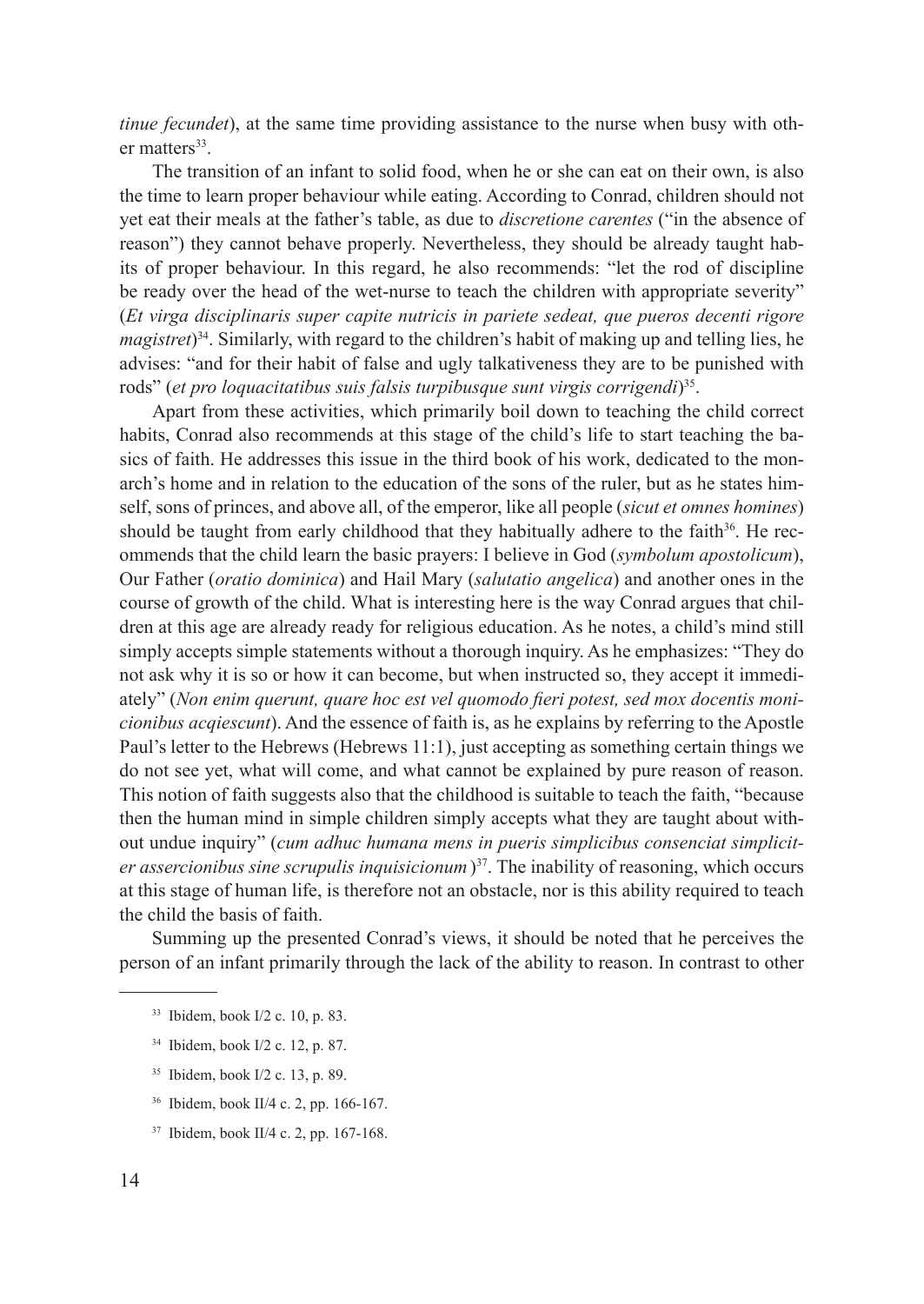authors who, when defining the first period of human life, associate infancy with the lack or incoherence of speaking, for Konrad, infancy is expressed and is a consequence of the lack of awareness of the words spoken. This also applies to child's behaviour which is an irrational imitation of the activities he/she observes in others. Based on this lack of reasoning ability, Conrad also constructs the fundamental difference between a little child and a human being at later stages of development. In this way of perceiving early childhood in terms of absence of rationality, he followed the tradition based on the authority of Aristotle38. Another of the features in the nature of children noticed and noted by Conrad, though somewhat casually, is their simplicity, which makes them able to enjoy and be satisfied with simple things, as well as accept uncritically all the things taught by adults, such as the truths of faith. However, it is difficult to determine whether in the Conrad's thought it is another manifestation of lack of ability of reasoning at this stage of life, resulting in a lack of inquisitiveness and making them satisfied with what is simple as they are unable to appreciate more complex problems. Or maybe he refers to the positive assessment of children on the ground of biblical exegesis, wherein their simplicity and uncriticalness in accepting the truths of faith are given as justification for Christ's special favour and where due to these features they are used as role models by adults?<sup>39</sup>

The lack of reasoning ability is also determined by the Conrad's model of behaviour towards an infant, in which he also follows the Aristotelian tradition, according to which the parents' efforts and care are aimed almost exclusively, which is understandable, at caring of health and ensuring proper physical development. It is also worth emphasizing that parental care, at least as it appears from the reading of Conrad's work, is not so much manifested in the personal care they provide, but rather the proper supervision over the wet-nurse. Admittedly, the activities that go beyond the care for health and physical development of a young child, aimed at shaping the correct behaviour, are present in the Conrad's deliberations but to a relatively small extent. They come down to developing the desired habits in a young child, or rather eliminating inappropriate behaviours, not so much by convincing him/her of their impropriety, but by fear of punishment. This is consistent with the way Conrad perceived young children, who in his opinion, as pointed out earlier, "speak and act rather habitually" (*plus consuetudine loquantur et operentur)*, and not by using reason that they do not yet have. The religious education has a similar character of developing a habit as well. Right upbringing, as well as intellectual education, referring to reasoning and requiring the child to possess such a capacity are associated only with the next stage of human life, called *puericia*.

<sup>38</sup> See D. MacGowan, Tress, *Aristotle's Child*: *Development Trough Genesis, Oikos, and Polis,*  Ancient Philosophy 17, 1997, pp. 63-83.

<sup>39</sup> See W. Brzeziński, *Obraz dziecka w perspektywie historyczno-porównawczej. Przeszłość we współczesności, współczesność w przeszłości*, Przegląd Pedagogiczny 2012, no 1, pp. 144-147.